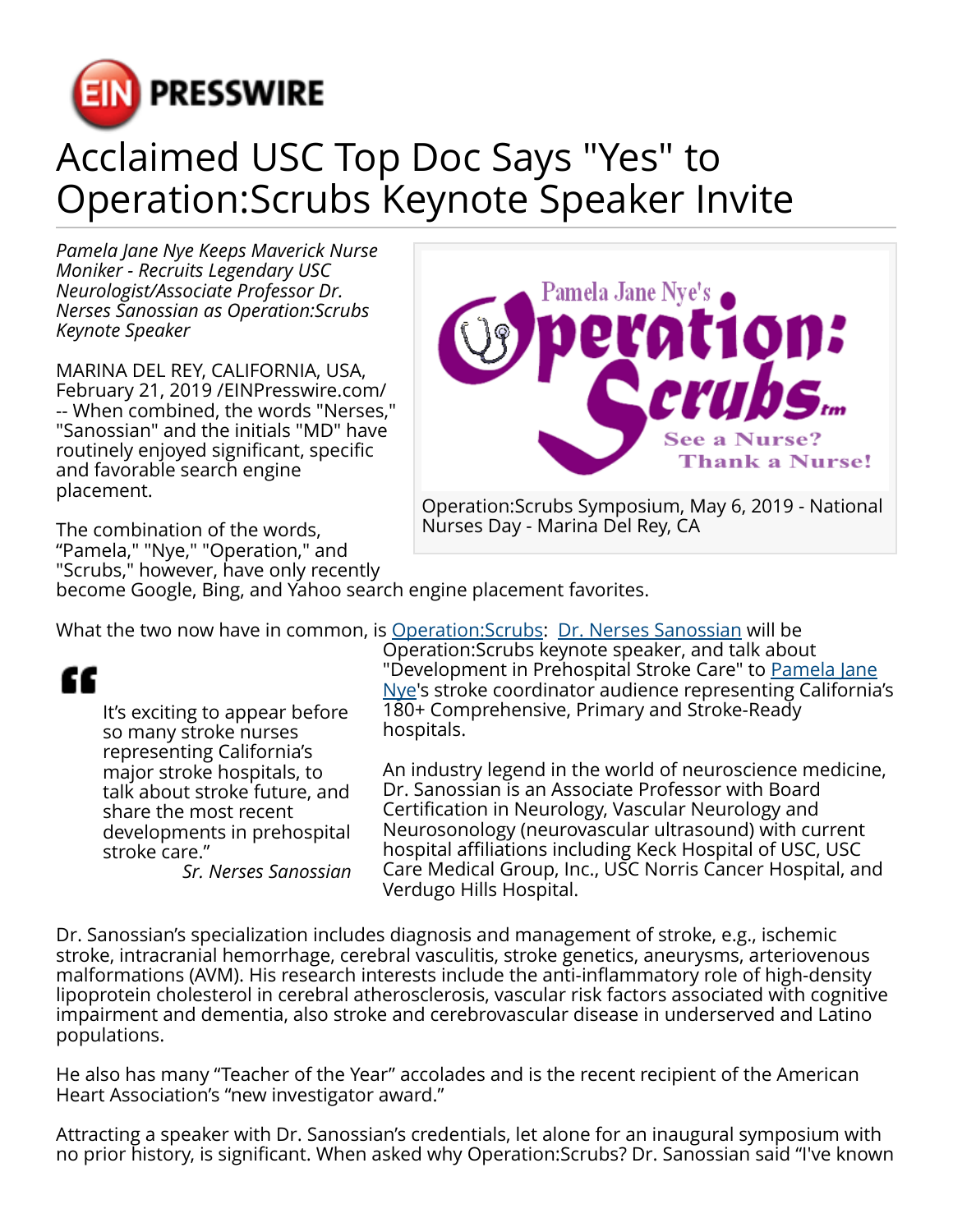and worked with Pam for many years. I said 'yes' because I want to support her continuing efforts to make a difference. This (Operation:Scrubs) symposium is innovative and exciting. It's exciting to appear before so many stroke nurses representing California's major stroke hospitals, to talk about stroke future, and share the most recent developments in prehospital stroke care."

According to Nye, she was admittedly surprised to receive Dr. Sanossian's email acceptance, explaining, "I know Dr. Sanossian keeps an incredibly busy and full schedule, and because of that, I was hesitant even to ask. Luckily I did ask, and with Dr. Sanossian as the keynote speaker, reinforces Operation:Scrubs having a high bar standard for providing quality, innovative and leading-edge continuing nurse education."

Operation: Scrubs inaugural launch is May 6, National Nurses Day. "See a Nurse? Thank a Nurse!" is the theme and national challenge message.

Acting on that message, Operation:Scrubs takes place aboard FantaSea One, a 4-deck mega yacht in Marina del Rey, California. Furthermore, in addition to 8-hours of accredited continuing education, attending nurses receive a deluxe continental breakfast and a multi-choice soup-salad-dessert bar lunch. The symposium ends with a 2-hour sunset harbor cruise, including a hosted reception/hospitality party, gourmet buffet dinner, entertainment, and sponsor-provided swag-bag gifts to symposium attendees.

The Executive Director of Operation: Scrubs is Pamela Jane Nye. She's also the founder/CEO of Neuroscience Nursing, Ltd. On February 15th, Nye retired at the top of her 4-decade nursing career as the Stroke Coordinator/Clinical Nurse Specialist at UCLA Medical Center/Santa Monica. She will continue, however, as an Associate Professor at the UCLA School of Nursing.

Click Dr. Sanossian's Curriculum Vitae can be viewed by clinking his linked name above or viewed at

[https://operationscrubs.homestead.com/Sanos](https://operationscrubs.homestead.com/Sanossian_CV_2019.pdf) [sian\\_CV\\_2019.pdf](https://operationscrubs.homestead.com/Sanossian_CV_2019.pdf)



Dr. Nerses Sanossian, MD, Associate Professor of Neurology, Neurocritical Care, Neuroimaging, Vascular Neurology



Pamela Jane Nye, Executive Director, Operation:Scrubs / CEO, Neuroscience Nursing, Ltd.